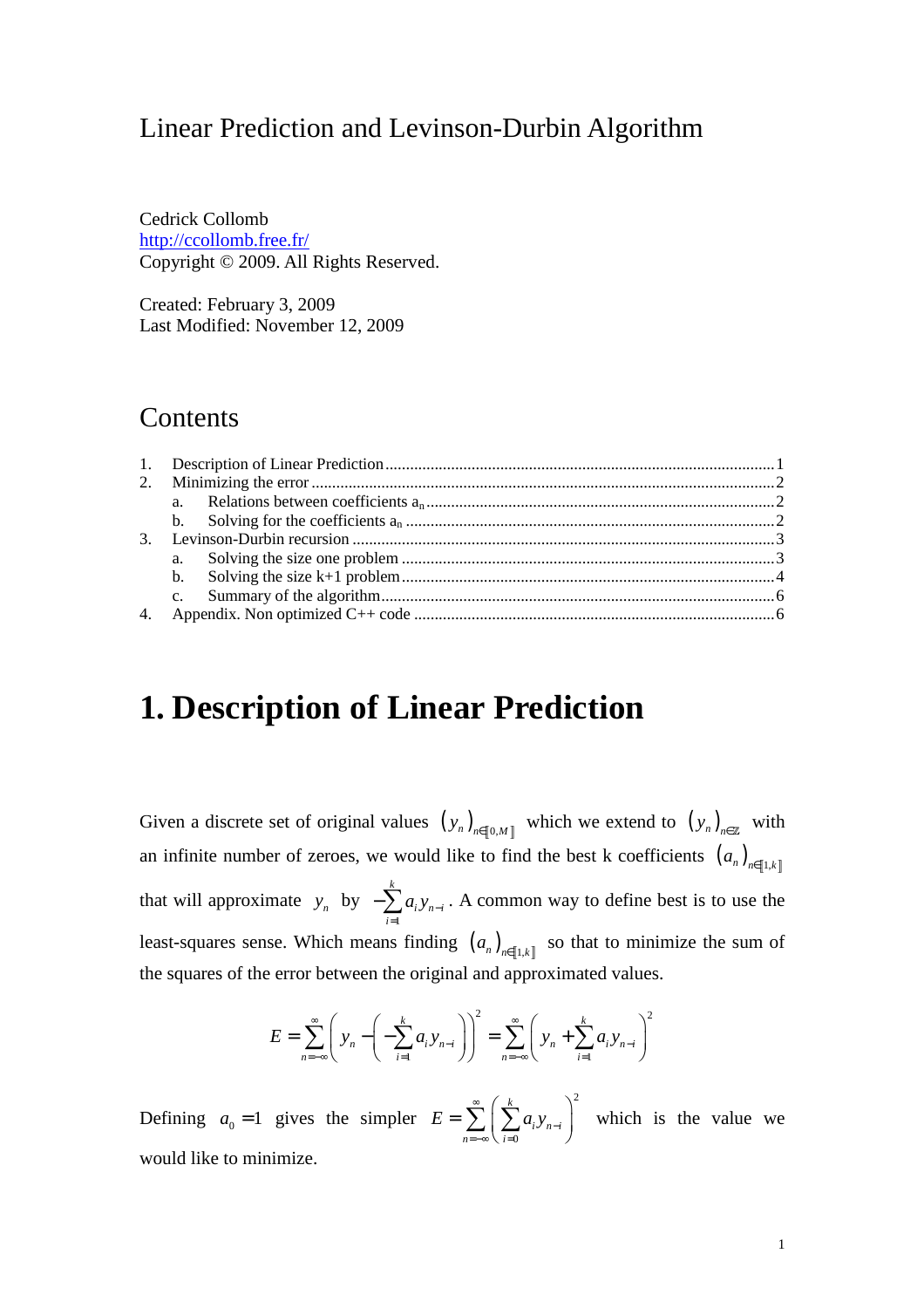# **2. Minimizing the error**

# **a. Relations between coefficients a<sup>n</sup>**

At E's minimum for  $j \in [1, k]$  we have  $\frac{0.25}{2} = 0$ *j E a*  $\frac{\partial E}{\partial z}$  = ∂ . Calculating the partial derivatives

of E gives 
$$
\frac{\partial \sum_{n=-\infty}^{\infty} \left( \sum_{i=0}^{k} a_i y_{n-i} \right)^2}{\partial a_j} = \sum_{n=-\infty}^{\infty} \frac{\partial \left( \sum_{i=0}^{k} a_i y_{n-i} \right)^2}{\partial a_j} = \sum_{n=-\infty}^{\infty} 2y_{n-j} \left( \sum_{i=0}^{k} a_i y_{n-i} \right) = 0.
$$

Although the sum is written as infinite, it is finite since all terms vanish to zero at some point, therefore we can swap the two sum signs and get 0  $2\sum a_i \sum y_{n-i} y_{n-i} = 0$ *k i*  $\sum$   $y_{n-j}$   $y_{n-i}$ *i n*  $a_i \sum y_{n-i} y_i$ ∞  $-j \mathcal{Y}$ n- $= 0$   $n = -\infty$  $\sum_{i=1}^{k} a_i \sum_{i=1}^{k} y_{n-i} y_{n-i} = 0$ .

Which can be rewritten 
$$
\sum_{i=0}^{k} a_i \sum_{n=-\infty}^{\infty} y_n y_{n+j-i} = 0.
$$

$$
R_l = \sum_{n=-\infty}^{\infty} y_n y_{n+l} \tag{1}
$$

I

Defining *l n n l*

t takes the final following form  $\forall j \in [\![1, k]\!], \sum_{i=0}^{\infty}$  $1, k \|, \sum a_i R_{i-i} = 0$ *k*  $j \in [1, k], \sum_{i=0}^{\infty} a_i R_{i}$  $\forall j \in [1, k], \sum_{i=1}^{k} a_i R_{|j-i|} = 0$ .

Which can we presented in the matrix form  $MA_k = 0$  with

$$
M = \begin{bmatrix} R_1 & R_0 & R_1 & \cdots & R_{k-1} \\ R_2 & R_1 & R_0 & \cdots & R_{k-2} \\ \vdots & \vdots & \vdots & \ddots & \vdots \\ R_{k-1} & R_{k-2} & \cdots & R_2 & R_1 \\ R_k & R_{k-1} & \cdots & R_1 & R_0 \end{bmatrix} \text{ and } A_k = \begin{bmatrix} 1 \\ a_1 \\ a_2 \\ \vdots \\ a_k \end{bmatrix}
$$

## **b. Solving for the coefficients a<sup>n</sup>**

The matrix M has k+1 columns and k lines. The system is not under determined, however in order to solve it, it is more convenient to make the system under a square Matrix form.

We could rewrite  $MA_k = 0$  into a square system easily as below, however there is an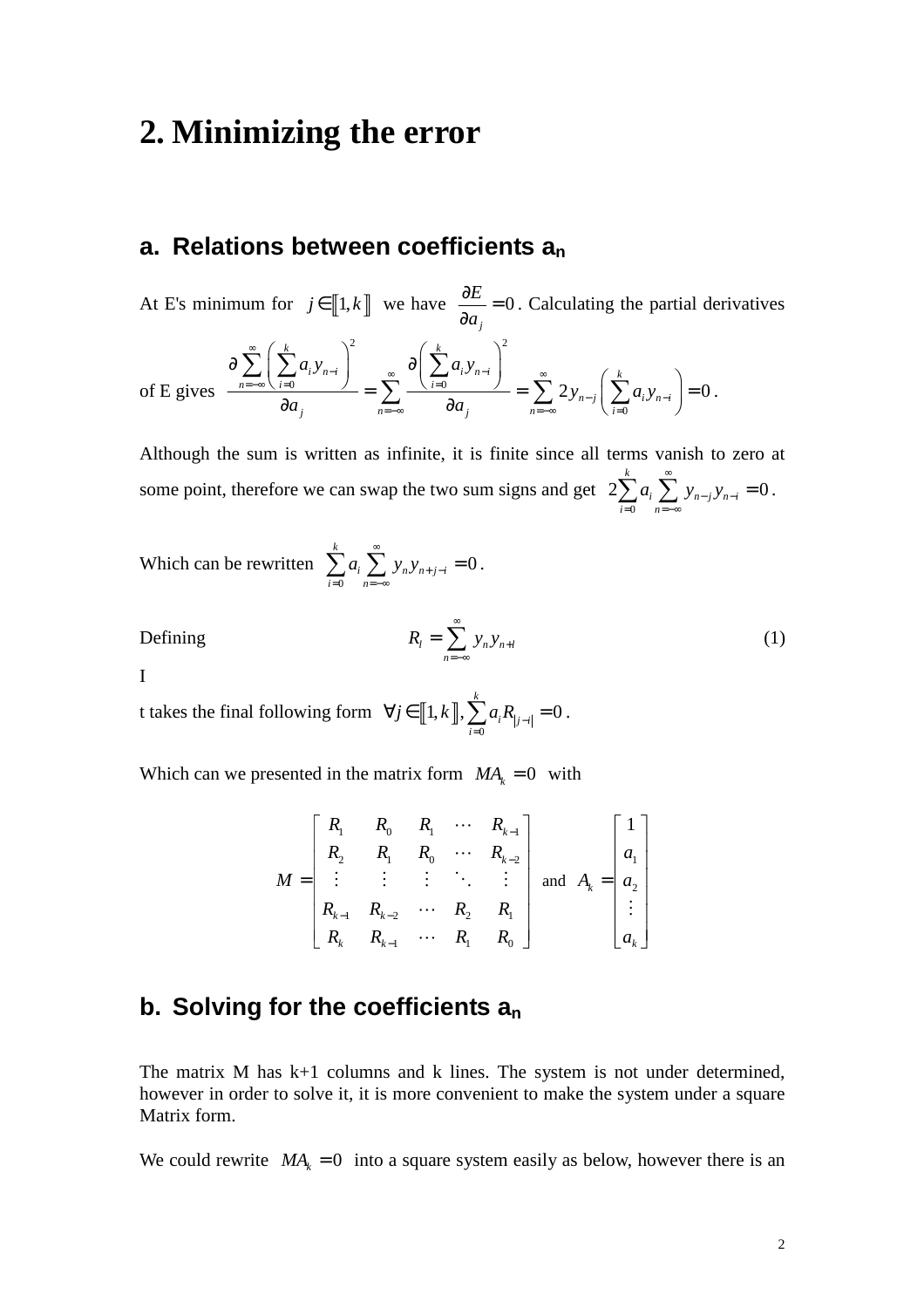easier and better although less direct way to solve this system.

$$
\begin{bmatrix} R_0 & R_1 & \cdots & R_{k-1} \\ R_1 & R_0 & \cdots & R_{k-2} \\ \vdots & \vdots & \ddots & \vdots \\ R_{k-1} & R_{k-2} & \cdots & R_0 \end{bmatrix} \begin{bmatrix} a_1 \\ a_2 \\ \vdots \\ a_k \end{bmatrix} = - \begin{bmatrix} R_0 \\ R_1 \\ \vdots \\ R_{k-1} \end{bmatrix}
$$

Looking at M, we can notice that M is very close to be a Toeplitz symmetric Matrix, with only the top row missing. We also notice that expending the top row would complete it into a square Matrix and system.

$$
N_{k}A_{k} = \begin{bmatrix} E_{k} \\ 0 \\ 0 \\ \vdots \\ 0 \end{bmatrix} \text{ with } N_{k} = \begin{bmatrix} R_{0} & R_{1} & \cdots & R_{k} \\ R_{1} & R_{0} & \cdots & R_{k-1} \\ \vdots & \vdots & \ddots & \vdots \\ R_{k} & R_{k-1} & \cdots & R_{0} \end{bmatrix} \text{ and } A_{k} = \begin{bmatrix} 1 \\ a_{1} \\ a_{2} \\ \vdots \\ a_{k} \end{bmatrix}
$$

We do not know the value of  $E_k$  at that point since it is a function of  $A_k$  and the coefficients  $(R_j)_{j \in [0;k]}$ .

This is a regular square linear system that we can not solve with the usual linear system solver. However this system being a Toeplitz matrix, can actually be solved better and quicker with a very simple recursive method called the Levinson-Durbin recursion.

# **3. Levinson-Durbin recursion**

The basic simple ideas behind the recursion are first that it is easy to solve the system for  $k = 1$ , and second that it is also very simple to solve for a  $k+1$  coefficients sized problem when we have solved a for a *k* coefficients sized problem. In general none of the coefficients of the different sized problem match, so it is not a way to calculate  $a_{k+1}$  but a way to calculate the whole vector  $A_{k+1}$  as a function of  $N_{k+1}$ ,  $E_k$  and  $A_k$ . Thinking about it Levinson-Durbin induction would be a better name.

### **a. Solving the size one problem**

We are looking for  $A_1$ 1 1 *A a*  $\lceil 1 \rceil$  $=\begin{bmatrix} 1 \\ a_1 \end{bmatrix}$  so that  $N_1A_1 = \begin{bmatrix} 1 \\ 0 \end{bmatrix}$  $1^{11}$  0  $N_1A_1 = \begin{bmatrix} E_1 \ \vdots \end{bmatrix}$  $N_1 = \begin{bmatrix} R_0 & R_1 \\ 0 & R_1 \end{bmatrix}$  with  $N_1 = \begin{bmatrix} R_0 & R_1 \\ R_1 & R_0 \end{bmatrix}$  $\mathbf{1}$   $\mathbf{1}$   $\mathbf{0}$  $R_0$  *R N*  $R_{\scriptscriptstyle\perp}$  *R*  $\begin{bmatrix} R_0 & R_1 \end{bmatrix}$  $=\begin{bmatrix} 1 & 1 \\ R_1 & R_0 \end{bmatrix}$  and  $E_1$  is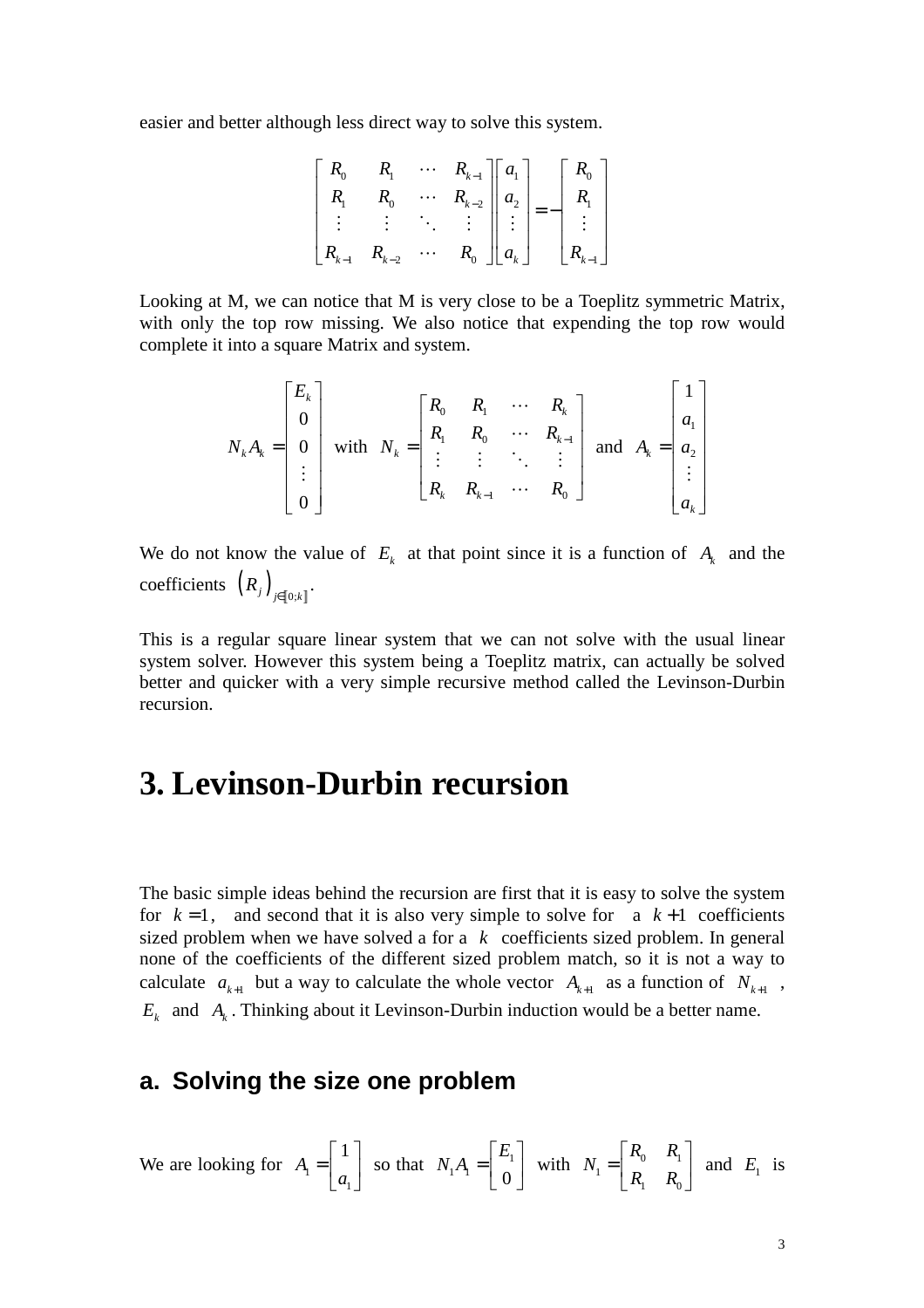not necessary at this stage. The dot product of the second line of  $N_1$  and  $A_1$  gives  $R_1 + R_0 a_1 = 0$ , with  $R_0 = \sum y_n^2 > 0$ *n*  $R_0 = \sum y$ ∞ =−∞  $=\sum_{n=1}^{\infty} y_n^2 > 0$ .

Therefore

$$
a_1 = -\frac{R_1}{R_0} \tag{2}
$$

Therefore, we have found  $A_1$ 1 1 *A a*  $\lceil 1 \rceil$  $=\begin{bmatrix} 1 \\ a_1 \end{bmatrix}$  and also

$$
E_1 = R_0 + R_1 a_1 \tag{3}
$$

## **b. Solving the size k+1 problem**

Suppose that we have solved the size k problem and have found  $A_k$ ,  $N_k$  and  $E_k$ . Then we have

|                      | $R_{i}$   |                             |                                |  |                                                                                                                   |  |
|----------------------|-----------|-----------------------------|--------------------------------|--|-------------------------------------------------------------------------------------------------------------------|--|
|                      |           |                             | $R_k$<br>$R_{k-1}$<br>$\vdots$ |  | $\begin{bmatrix} 1 \\ a_1 \\ a_2 \\ \vdots \end{bmatrix} = \begin{bmatrix} E_k \\ 0 \\ 0 \\ \vdots \end{bmatrix}$ |  |
| $\ddot{\phantom{0}}$ |           | $\mathcal{L}_{\mathcal{L}}$ |                                |  | $\Box$                                                                                                            |  |
|                      | $R_{k-1}$ |                             |                                |  |                                                                                                                   |  |
|                      |           |                             |                                |  | $\overline{0}$                                                                                                    |  |

 $N_{k+1}$  has one more row and column than  $N_k$  so we can not apply it directly to  $A_k$ , however if we expend  $A_k$  with a zero and call this vector  $U_{k+1}$  we can apply  $N_{k+1}$ to it and we get the following interesting result

$$
\begin{bmatrix} R_0 & R_1 & \cdots & R_{k+1} \\ R_1 & R_0 & \cdots & R_k \\ \vdots & \vdots & \ddots & \vdots \\ R_{k+1} & R_k & \cdots & R_0 \end{bmatrix} \begin{bmatrix} 1 \\ a_1 \\ a_2 \\ \vdots \\ a_k \\ 0 \end{bmatrix} = \begin{bmatrix} E_k \\ 0 \\ 0 \\ \vdots \\ 0 \\ E_k \\ \sum_{j=0}^k a_j R_{k+1-j} \end{bmatrix}
$$

Since the matrix is symmetric, we also have something remarkable when reversing the order of coefficients of  $U_{k+1}$  and calling this vector  $V_{k+1}$ .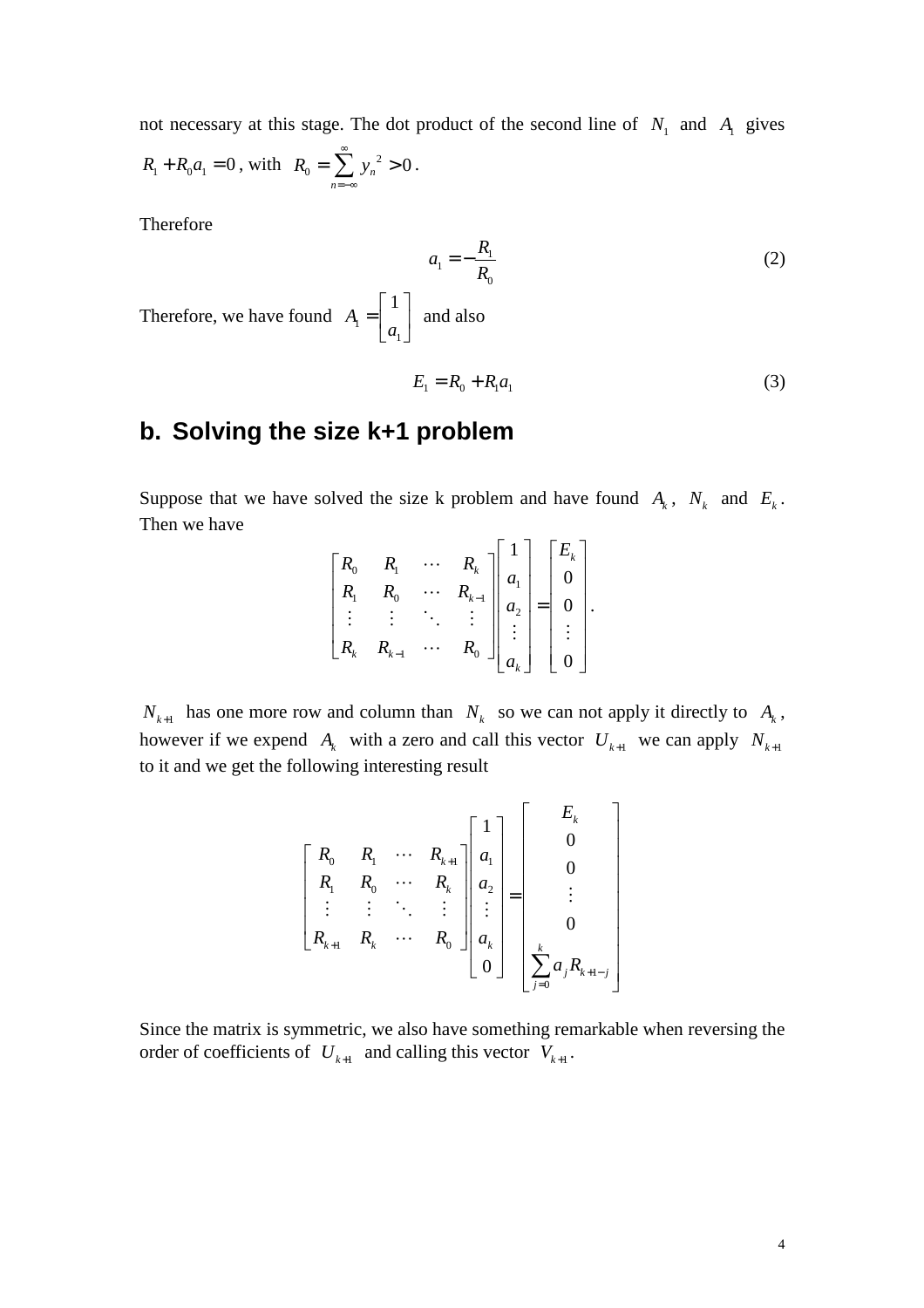$$
\begin{bmatrix} R_0 & R_1 & \cdots & R_{k+1} \\ R_1 & R_0 & \cdots & R_k \\ \vdots & \vdots & \ddots & \vdots \\ R_{k+1} & R_k & \cdots & R_0 \end{bmatrix} \begin{bmatrix} 0 \\ a_k \\ \vdots \\ a_2 \\ a_1 \\ 1 \end{bmatrix} = \begin{bmatrix} \sum_{j=0}^k a_j R_{k+1-j} \\ 0 \\ \vdots \\ 0 \\ 0 \\ E_k \end{bmatrix}
$$

We can notice that a linear combination  $U_{k+1} + \lambda V_{k+1}$  is of the form wanted for  $A_{k+1}$ since the first element is a 1 for all values of  $\lambda$ . Now if there was a value of  $\lambda$  for which  $N_{k+1} (U_{k+1} + \lambda)$  would look like  $\left\lceil \mathit{E}_{\scriptscriptstyle{k+1}} \right\rceil$ 0 0 0  $\begin{bmatrix} 1 & 1 \\ 0 & 1 \end{bmatrix}$  $\begin{bmatrix} 0 \\ 1 \end{bmatrix}$   $\vert \cdot \vert$  $|\cdot|$  $\begin{bmatrix} 0 \end{bmatrix}$ ⋮  $E_{k+1}$  not being known at this stage,

that would mean that we have found  $A_{k+1}$ .

Calculating  $N_{k+1} (U_{k+1} + \lambda)$  gives

$$
\begin{bmatrix} R_0 & R_1 & \cdots & R_{k+1} \\ R_1 & R_0 & \cdots & R_k \\ \vdots & \vdots & \ddots & \vdots \\ R_{k+1} & R_k & \cdots & R_0 \end{bmatrix} \begin{bmatrix} 1 \\ a_1 + \lambda a_k \\ a_2 + \lambda a_{k-1} \\ \vdots \\ a_k + \lambda a_1 \\ \lambda \end{bmatrix} = \begin{bmatrix} E_k + \lambda \sum_{j=0}^k a_j R_{k+1-j} \\ 0 \\ 0 \\ \vdots \\ 0 \\ \sum_{j=0}^k a_j R_{k+1-j} + \lambda E_k \end{bmatrix}
$$

So we just need to find  $\lambda$  satisfying  $\sum a_j R_{k+1}$  $\mathbf{0}$ 0 *k*  $j^{I_k}$ <sub>k+1-j</sub>  $\cdots$ *j*  $a_{i}R_{k+1-j} + \lambda E$ =  $\sum_{k=1}^{8} a_{j} R_{k+1-j} + \lambda E_{k} = 0$  which is trivial.

$$
\lambda = \frac{-\sum_{j=0}^{k} a_j R_{k+1-j}}{E_k} \tag{4}
$$

Therefore

And also 
$$
A_{k+1} = U_{k+1} + \lambda V_{k+1}
$$
 (5)

Finally 
$$
E_{k+1} = E_k + \lambda \sum_{j=0}^{k} a_j R_{k+1-j} = (1 - \lambda^2) E_k
$$
 (6)

.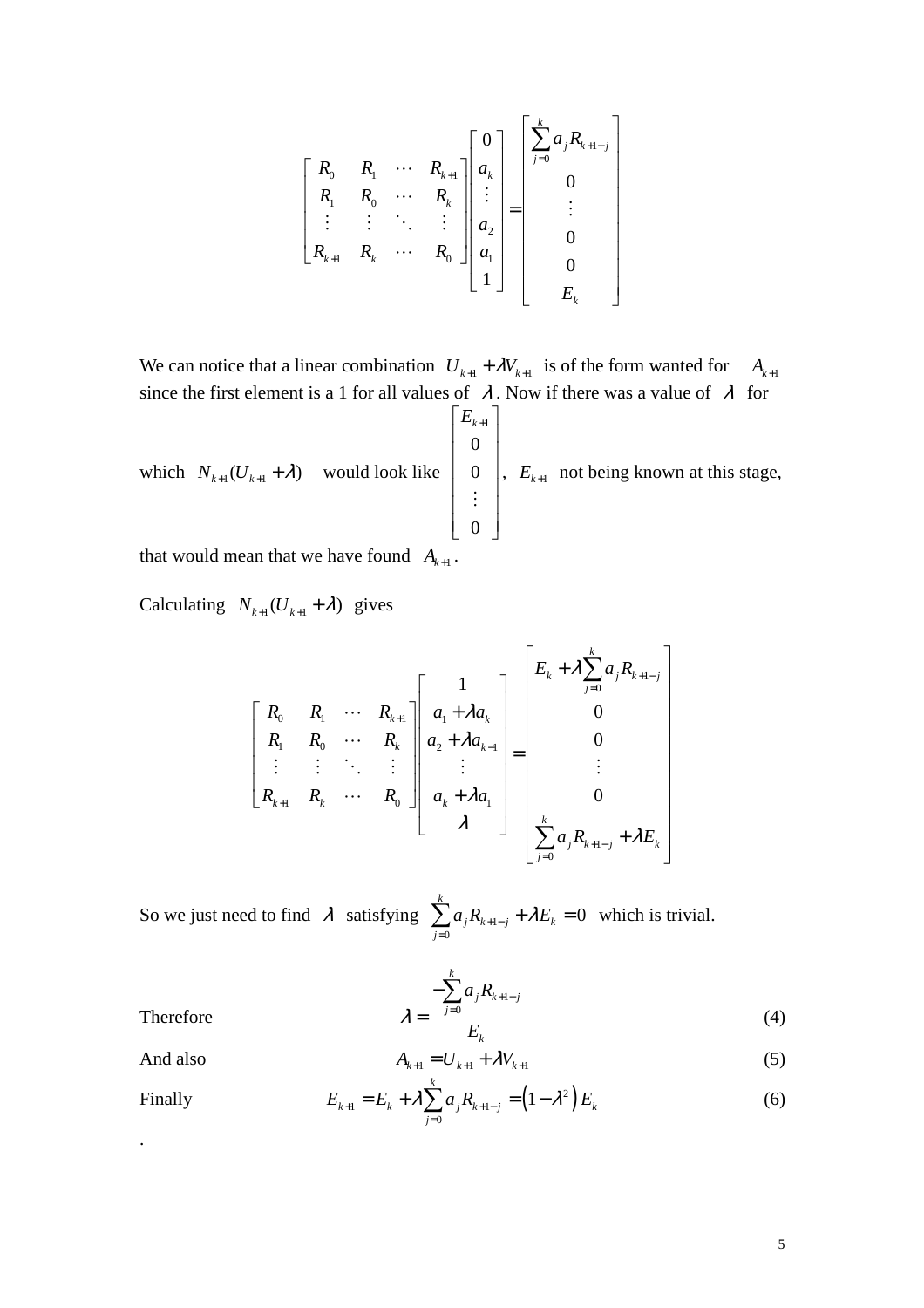### **c. Summary of the algorithm**

- Choose m the number of coefficients wanted
- Compute all the  $(R_j)_{j \in [0; m]}$ using  $(1)$
- Compute  $A_1$  using (2)
- Compute  $E_1$  using (3)
- For k from 1 to m
	- Calculate  $\lambda$  using (4)
	- Calculate  $U_{k+1}$ ,  $V_{k+1}$ ,  $A_{k+1}$  using (5)
	- Update  $E_{k+1}$  using (6)

# **4. Appendix. Non optimized C++ code**

#include <math.h> #include <vector>

{

using namespace std;

#### **// Returns in vector linear prediction coefficients calculated using Levinson Durbin**

void ForwardLinearPrediction( vector<double> &coeffs, const vector<double> &x )

```
 // GET SIZE FROM INPUT VECTORS 
size_t N = x.size() - 1; size_t m = coeffs.size(); 
 // INITIALIZE R WITH AUTOCORRELATION COEFFICIENTS 
vector<double>R(m + 1, 0.0);
for ( size_t i = 0; i \le m; i++) { 
    for ( size_t i = 0; i \le N - i; i++) { 
        R[i] += x[j]' * x[j + i];
     } 
 } 
 // INITIALIZE Ak 
 vector<double> Ak( m + 1, 0.0 ); 
Ak[0] = 1.0; // INITIALIZE Ek 
double Ek = R[0];
 // LEVINSON-DURBIN RECURSION 
for (size_t k = 0; k < m; k++ )
 { 
     // COMPUTE LAMBDA 
    double lambda = 0.0;
    for ( size_t j = 0; j <= k; j++ )
     { 
        lambda = AK[i] * R[k + 1 - i];
```